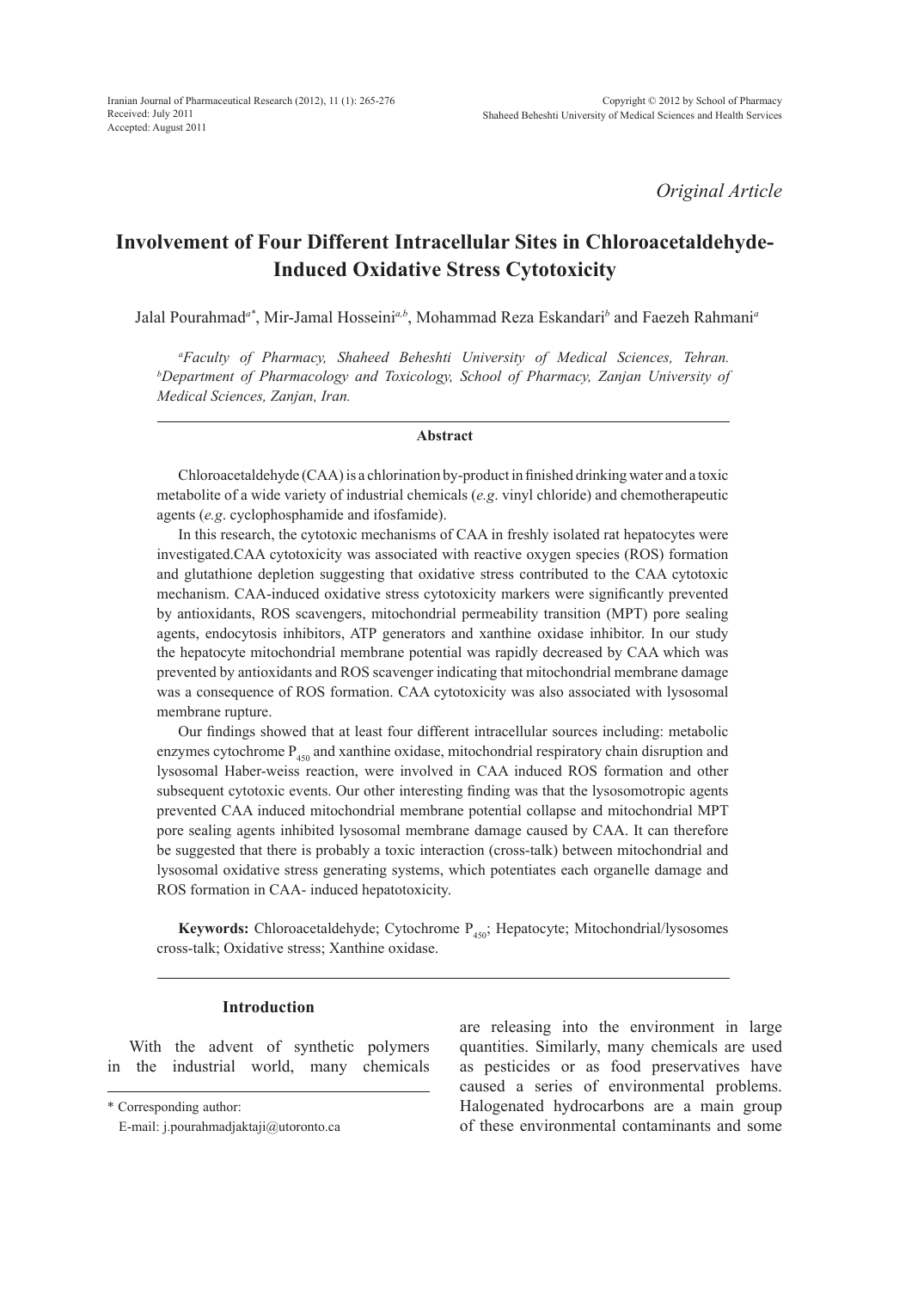of these have been shown to be carcinogenic whereas others are mutagens and several of these compounds bind to DNA (1-2). Vinyl chloride, a major chemical, is used in the production of polyvinylchloride plastics and a correlation has been shown between workers exposed to vinyl chloride and development of angiosarcoma of the liver (3).

 It has been shown that vinyl chloride is metabolized in liver to a short-lived compound, chloroethylene oxide, which rapidly rearranges to CAA (3). Chloroacetaldehyde (C<sub>2</sub>H<sub>3</sub>Cl; CCA), an organic compound, is an alkylating agent and potent mutagen that specifically generates ethenobase DNA lesions (4-5).It is shown that CAA is major reactive metabolite of a vinyl chloride (6) and also ethylene dichloride (7) and ethylene chlorohydrins. CAA is a chlorination by-product in finished drinking water (8). The liver is one of the most important target tissues for CAA toxicity (9). CAA caused an increase in the absolute and relative organ weight, increase in liver tumors and preneoplastic lesions and also histologically mild hepatic effects (hepatic cytomegaly, necrosis, and chronic active inflammation) in mice (10). CAA induced a loss in viability of isolated rat hepatocytes in a concentration- and time-dependent manner (11).

It already reported that cytosolic and mitochondrial rat liver aldehyde dehydrogenases play a significant role in CAA metabolism and also hepatocyte cytotoxicity was markedly enhanced when hepatocyte aldehyde dehydrogenase was inhibited prior to CAA addition (11-12). It was already reported that glutathione depletion, reversible thiol protein adduct formation (such as hemithioacetals or thioacetals), mitochondrial transmembrane potential collapse, fall of intracellular ATP levels and finally lipid peroxidation were involved in CAA-induced hepatocyte cytotoxicity (11, 13). Taken together, CCA decreased total glutathione and cellular ATP levels due to inhibition of oxidative phosphorylation at the level of complex I of the mitochondrial respiratory chain with large decrease in glucose synthesis from lactate due to inhibition of glyceraldehyde 3-phosphate dehydrogenase (14). It was also reported that hepatocytes from fasted rats were more susceptible to CAA toxicity. These *in-* *vitro* findings were also confirmed by *in-vivo* experiments (15).

However, all the intracellular pathways involved in CAA-induced oxidative stress hepatotoxicity have not yet been completely understood. In this study we investigated the cellular and molecular mechanisms involved in CAA-induced oxidative stress hepatotoxicity in isolated rat hepatocytes using accelerated cytotoxicity mechanisms screening (ACMS) techniques.

In this investigation, we tested several classes of inhibitors and antagonists (based on our speculations and previous published works) including antioxidants (*α*- Tocopherol and butylated hydroxytoluene or BTH), radical scavengers (mannitol and DMSO), MPT pore sealing agents (carnitine and Trifluoperazine), endocytosis inhibitors (chloroquine and methylamine), ATP generators (fructose and L-glutamine), xanthine oxidase inhibitor (oxypurinol) as well as NADPH  $P_{450}$  reductase inhibitor (diphenyliodonium chloride) and reduced CYP2E1 inhibitor (phenylimidazole) for predicting of exact cellular and molecular mechanisms involved in CAA hepatotoxicity .

### **Experimental**

# *Chemicals*

Chloroacetaldehyde (CAA), rhodamine 123, collagenase (from *Clostridium histolyticum*), bovine serum albumin (BSA), N-(2 hydroxyethyl)piperazine-N'-(2-ethanesulfonic acid) (HEPES), O-phthalaldehyde, Acridine orange, 2',7'-dichlorofluorescin diacetate (DCFH-DA), Trichloroacetic acid, dimethyl sulfoxide (DMSO), 1-Bromoheptane, butylated hydroxytoluene, diphenyliodonium chloride, Trypan blue and heparin were purchased from Sigma-Aldrich Co. (Taufkrichen, Germany). All other chemicals were of the highest commercial grade available.

### *Animals*

Male Sprague-Dawley rats weighing 280 to 300 g were housed in ventilated plastic cages over PWI 8-16 hardwood bedding. There were 12 air changes per hour, 12 h light photoperiod (lights on at 0800 h) and an environmental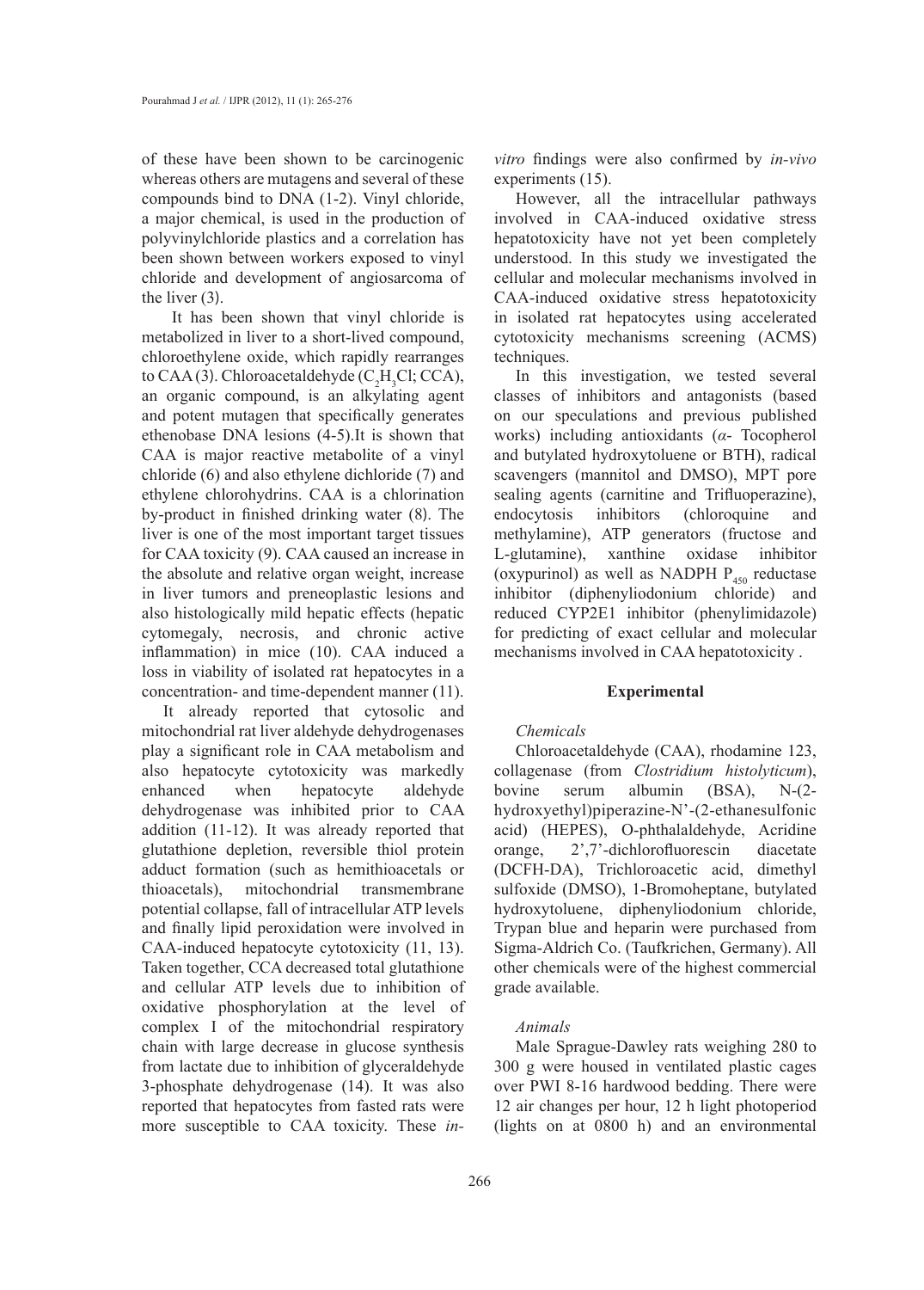temperature of 21-23 °C with a 50-60% relative humidity. The animals were fed with a normal standard chow diet and tap water ad libitum. All experiments were conducted according to the ethical standards and protocols approved by the Committee of Animal Experimentation of Shaheed Beheshti University of Medical Sciences, Tehran, Iran.

#### *Isolation and incubation of hepatocytes*

Hepatocytes were obtained by collagenase perfusion of the liver and viability was assessed by plasma membrane disruption determined by trypan blue  $(0.2 \text{ w/v})$  exclusion test  $(16)$ . Cells were suspended at a density of  $10^6$  cells/mL in round-bottomed flasks rotating in a water bath maintained at 37°C in Krebs-Henseleit buffer  $(pH = 7.4)$ , supplemented with 12.5 mM HEPES under an atmosphere of 10%  $O_2$ , 85%  $N_2$ , and  $5\%$  CO<sub>2</sub> (17). Hepatocytes were pre-incubated for 30 min prior to addition of chemicals. Stock solutions of all chemicals (×100 concentrated for the water solutions or  $\times 1000$  concentrated for the methanolic solutions) were prepared fresh prior to use. To incubate CAA and all other water soluble treatments with the required concentration, we added 100 µL sample of its concentrated stock solution (×100 concentrated) to one rotating flask containing 10 mL hepatocyte suspension. For the chemicals, which dissolved in methanol, we prepared methanolic stock solutions (×1000 concentrated), and to achieve the required concentration in the hepatocytes, we added 10 µL samples of the stock solution to the 10 mL cell suspension. Ten microlitres of methanol did not affect the hepatocyte viability after 3 h incubation (data not shown). Glutathione (GSH) depleted hepatocytes were prepared by pre-incubation of hepatocytes with 200 µM 1-bromoheptane for 30 min as described by Khan and O'Brien, 1991 (18).

# *Determination of EC<sub>50</sub> for CAA*

To avoid either non-toxic or very toxic conditions in this study, we used  $EC_{50}$ concentrations for CAA. As described by Galati *et al.* 2000, the  $EC_{50}$  of a chemical in hepatocyte cytotoxicity assessment technique (with the total 3 h incubation period) is defined as the concentration, which decreases the hepatocyte viability down to 50% following the 2 h of incubation (19). All tests were performed three times. In order to determine  $EC_{50}$  2h for CAA, dose-response curves were plotted and then  $EC_{50}$ was determined based on a regression plot of four different concentrations (50, 100, 200 and 400 μM) (data and curves not shown). Finally, the concentration of 300  $\mu$ m (EC<sub>50</sub>) was selected for examination in our study.

#### *Cell viability*

The viability of isolated hepatocytes was assessed from the intactness of the plasma membrane as determined by the trypan blue  $(0.2\%$  w/v) exclusion test  $(16, 20)$ . Aliquots of the hepatocyte incubate were taken at different time points during the 3 h incubation period.

# *Determination of reactive oxygen species*

To determine the rate of hepatocyte reactive oxygen species (ROS) generation induced by CAA, dichlorofluorescin diacetate (DCFH-DA) was added to the hepatocytes. It penetrates hepatocyte cells and becomes hydrolyzed to non-fluorescent dichlorofluorescin (DCFH). The latter then reacts with ROS to form the highly fluorescent dichlorofluorescein (DCF), which effluxes the cell. The fluorescence intensity of DCF was measured using a Shimadzu RF5000U fluorescence spectrophotometer. Excitation and emission wavelengths were 500 and 520 nm, respectively. The results were expressed as fluorescent intensity per 10<sup>6</sup> cells (21).

# *Intracellular GSH and extra cellular GSSG assessment*

GSH and GSSG were determined according to the spectrofluorometric method (22). Each sample was meseared in quarts cuvettes using a fluorimeter set for 350 nm excitation and 420 nm emission wavelengths.

### *Mitochondrial membrane potential assay*

Mitochondrial uptake of the cationic fluorescent dye, rhodamine123, has been used for estimation of mitochondrial membrane potential (23). The amount of rhodamine123 remaining in the incubation medium was measured fluorimeterically using a Shimadzu RF5000U fluorescence spectrophotometer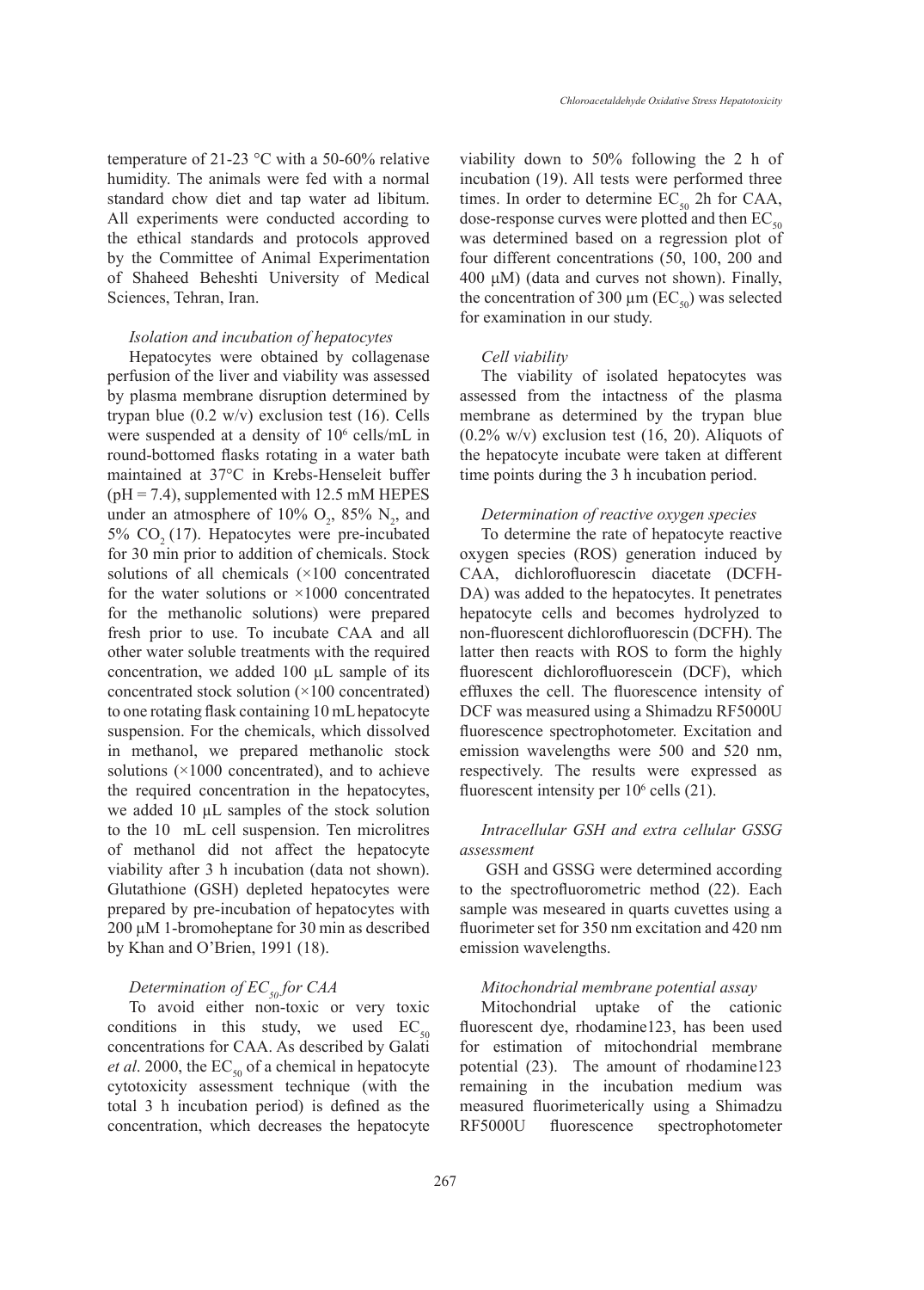| Table 1. Effect of antioxidants, ROS scavengers, MPT pore sealing agents, lysosomotropic agents, ATP generators, xanthine oxidase |  |  |
|-----------------------------------------------------------------------------------------------------------------------------------|--|--|
| inhibitor and CYP2E1 inhibitors on CAA induced hepatocyte lysis.                                                                  |  |  |

|                                         | %Cytotoxicity           |                         |                         |  |  |  |
|-----------------------------------------|-------------------------|-------------------------|-------------------------|--|--|--|
| <b>Addition</b>                         |                         | <b>Incubation time</b>  |                         |  |  |  |
|                                         | 1 <sub>h</sub>          | 2 <sub>h</sub>          | 3 <sub>h</sub>          |  |  |  |
| Control Hepatocytes                     | $18 \pm 2$              | $22 \pm 2$              | $22 \pm 2$              |  |  |  |
| Chloroacetaldehyde $(300 \mu M)$        | $38 \pm 3$ <sup>a</sup> | $52 \pm 4$ <sup>a</sup> | $79 \pm 5$ <sup>a</sup> |  |  |  |
| $+\alpha$ -Tocopherol succinat (10 µM)  | $28 \pm 3$ <sup>b</sup> | $36 \pm 3$ <sup>b</sup> | $45 \pm 4^{\text{ b}}$  |  |  |  |
| +Butylatedhydroxytoluene (50 $\mu$ M)   | $27 \pm 3$ <sup>b</sup> | $36\pm3$ $^{\rm b}$     | $43 \pm 4b$             |  |  |  |
| $+$ Mannitol (50 mM)                    | $28 \pm 3$ b            | $37 \pm 3$ <sup>b</sup> | $47 \pm 4$ b            |  |  |  |
| +DMSO (150 $\mu$ M)                     | $29 \pm 3$ b            | $38 \pm 3$ b            | $48 \pm 4$ b            |  |  |  |
| +Carnitine $(2 \text{ mM})$             | $26 \pm 3^{b}$          | $35 \pm 3^{b}$          | $45 \pm 3$ b            |  |  |  |
| +Trifluoperazine $(15 \mu M)$           | $25 \pm 3^{b}$          | $37 \pm 3^{b}$          | $46 \pm 4^{b}$          |  |  |  |
| +Chloroquine (100 $\mu$ M)              | $27 \pm 3$ <sup>b</sup> | $36 \pm 3$ <sup>b</sup> | $48 \pm 3$ b            |  |  |  |
| +Methylamine (30 mM)                    | $28 \pm 3$ <sup>b</sup> | $35 \pm 3^{b}$          | $45 \pm 4^{\text{ b}}$  |  |  |  |
| $+$ Fructose (10 mM)                    | $28 \pm 3$ b            | $38 \pm 3$ b            | $48 \pm 4^{b}$          |  |  |  |
| $+L$ -glutamine $(1 \text{ mM})$        | $29 \pm 3^{b}$          | $38 \pm 3$ b            | $47 \pm 4^{\text{b}}$   |  |  |  |
| +Oxypurinol $(50 \mu M)$                | $29 \pm 3^{b}$          | $36 \pm 3$ <sup>b</sup> | $46 \pm 4^{b}$          |  |  |  |
| +Diphenyliodonium chloride $(50 \mu M)$ | $27 \pm 4^{\text{ b}}$  | $34 \pm 3$ b            | $46 \pm 3$ b            |  |  |  |
| +Phenylimidazole (300 $\mu$ M)          | $26 \pm 3$ b            | $33 \pm 3^{b}$          | $44 \pm 4$ b            |  |  |  |
| GSH depleted hepatocytes                | $20 \pm 3$ <sup>b</sup> | $25 \pm 2^{b}$          | $28 \pm 3$ b            |  |  |  |
| + Chloroacetaldehyde (300 $\mu$ M)      | $50 \pm 4$ b            | $67 \pm 5^{b}$          | $92 \pm 5b$             |  |  |  |

Hepatocytes (10<sup>6</sup> cells/mL) were incubated in Krebs–Henseleit buffer pH 7.4 at 37 °C for 3.0 h following the addition of CAA (300 μM). Cytotoxicity was determined as the percentage of cells that take up trypan blue (Moldeus *et al*. 1978). GSH depleted hepatocytes were prepared as described by Khan & O'Brien (1991). Values are expressed as mean  $\pm$  SD of three separate experiments (n = 3) a:Significant difference in comparison with control hepatocytes (p < 0.05). b:Significant difference in comparison with CAA treated hepatocytes (p < 0.05).

set at 490 nm excitation and 520 nm emission wavelengths. The capacity of mitochondria to up take the rhodamine123 was calculated as the difference (between control and treated cells) in rhodamine123 fluorescence. Our data were shown as the percentage of mitochondrial membrane potential collapse (%ΔΨm) in all treated (test) hepatocyte groups (23).

### *lysosomal membrane integrity assay*

Hepatocyte lysosomal membrane stability was determined from the redistribution of the fluorescent dye, acridine orange (17). Aliquots of the cell suspension (0.5 mL) that were previously stained with acridine orange  $(5 \mu M)$ were separated from the incubation medium by 1 min centrifugation at 1000 rpm. The cell pellet was then resuspended in 2 mL of fresh incubation medium. This washing process was carried out for two times to remove the fluorescent dye from the media. Acridine orange redistribution

in the cell suspension was then measured fluorimetrically using a Shimadzu RF5000U fluorescence spectrophotometer set at 495 nm excitation and 530 nm emission wavelengths.

### *Statistical analysis*

Levene's test was used to check the homogeneity of variances. Data were analyzed using one-way analysis of variance (ANOVA) followed by Tukey's HSD as the *post hoc* test. Results were presented as mean  $\pm$  SD of triplicate samples. The minimal level of significance chosen was  $p < 0.05$ .

# **Results**

At least 80-90% of the control cells were viable following 3 h of incubation. The  $EC_{50}$ 2h concentration found for CAA was 300  $\mu$ M. As shown in Table 1, CAA (300  $\mu$ M) significantly increased hepatocyte membrane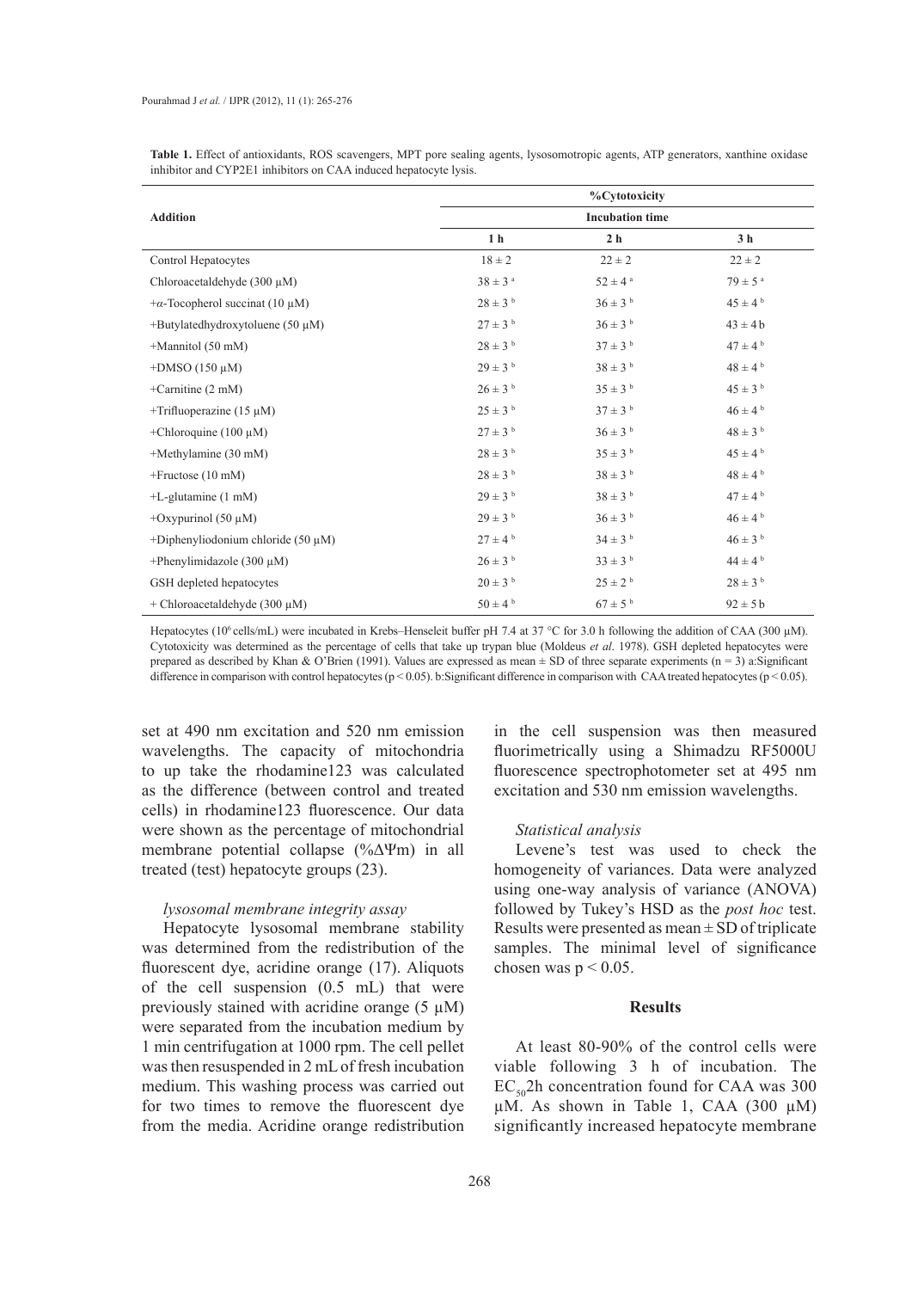|                                         |                           |                           |                           | <b>ROS</b> formation (DCF) |                      |                           |  |  |
|-----------------------------------------|---------------------------|---------------------------|---------------------------|----------------------------|----------------------|---------------------------|--|--|
| <b>Addition</b>                         | <b>Incubation time</b>    |                           |                           |                            |                      |                           |  |  |
|                                         | $2$ min                   | $15 \text{ min}$          | <b>30 min</b>             | <b>60 min</b>              | 90 min               | $120$ min                 |  |  |
| Control Hepatocytes                     | $410 \pm 13$              | $420 \pm 14$              | $440 \pm 14$              | $450 \pm 14$               | $480 \pm 14$         | $500 \pm 16$              |  |  |
| Chloroacetaldehyde $(300 \mu M)$        | $611 \pm 18$ <sup>a</sup> | $724 \pm 19$ <sup>a</sup> | $668 \pm 18$ <sup>a</sup> | $717 \pm 19$ <sup>a</sup>  | $665 \pm 18^{\circ}$ | $535 \pm 16$ <sup>a</sup> |  |  |
| $+\alpha$ -Tocopherol succinat (10 µM)  | $440 \pm 14^{b}$          | $449 \pm 14^{b}$          | $542 \pm 16^{b}$          | $528 \pm 16^{b}$           | $463 \pm 14^{b}$     | $423 \pm 14$ b            |  |  |
| +Butylatedhydroxytoluene (50 $\mu$ M)   | $438 \pm 14^{b}$          | $448 \pm 15^{b}$          | $540 \pm 16^{b}$          | $525 \pm 14^{b}$           | $463 \pm 15^{b}$     | $420 \pm 14^{b}$          |  |  |
| $+$ Mannitol (50 mM)                    | $375 \pm 12^{b}$          | $428 \pm 14^{b}$          | $426 \pm 15^{b}$          | $550 \pm 16^{b}$           | $447 \pm 16^{b}$     | $440 \pm 14^{b}$          |  |  |
| $+$ DMSO (150 $\mu$ M)                  | $368 \pm 11^{b}$          | $422 \pm 14^{\mathrm{b}}$ | $418 \pm 14^{b}$          | $556 \pm 16^{b}$           | $442 \pm 14^{b}$     | $449 \pm 14^{b}$          |  |  |
| +Carnitine $(2 \text{ mM})$             | $445 \pm 14^{b}$          | $483 \pm 14^{b}$          | $438 \pm 16^{b}$          | $445 \pm 16^{b}$           | $398 \pm 11^{b}$     | $436 \pm 14^{b}$          |  |  |
| +Trifluoperazine $(15 \mu M)$           | $421 \pm 14^{\rm b}$      | $468 \pm 14^{b}$          | $439 \pm 14^{b}$          | $446 \pm 14^{b}$           | $449 \pm 14^{b}$     | $438 \pm 14^{b}$          |  |  |
| +Chloroquine (100 $\mu$ M)              | $490 \pm 14^{b}$          | $461 \pm 14^{\rm b}$      | $428 \pm 16^{b}$          | $427 \pm 14^{b}$           | $449 \pm 14^{b}$     | $438 \pm 14^{b}$          |  |  |
| +Methylamine (30 mM)                    | $494 \pm 14^{b}$          | $434 \pm 14^{\mathrm{b}}$ | $430 \pm 16^{b}$          | $402 \pm 14^{\rm b}$       | $469 \pm 14^{b}$     | $445 \pm 14^{b}$          |  |  |
| $+$ Fructose (10 mM)                    | $434 \pm 14^{b}$          | $451 \pm 14^{b}$          | $464 \pm 14^{b}$          | $490 \pm 18^{b}$           | $450 \pm 14^{b}$     | $422 \pm 14^{b}$          |  |  |
| $+L$ -glutamine $(1 \text{ mM})$        | $440 \pm 14^{b}$          | $449 \pm 15^{b}$          | $454 \pm 16^{b}$          | $487 \pm 16^{b}$           | $448 \pm 15^{b}$     | $426 \pm 16^{b}$          |  |  |
| +Oxypurinol $(50 \mu M)$                | $437 \pm 14^{b}$          | $452 \pm 15^{b}$          | $459 \pm 14^{b}$          | $491 \pm 18^{b}$           | $446 \pm 14^{b}$     | $425 \pm 14^{b}$          |  |  |
| +Diphenyliodonium chloride (50 $\mu$ M) | $432 \pm 14^{b}$          | $411 \pm 15^{b}$          | $476 \pm 16^{b}$          | $520 \pm 16^{b}$           | $450 \pm 16^{b}$     | $430 \pm 14^{b}$          |  |  |
| +Phenylimidazole (300 $\mu$ M)          | $411 \pm 14^{b}$          | $403 \pm 14^{b}$          | $479 \pm 14^{b}$          | $527 \pm 16^{b}$           | $449 \pm 14^{b}$     | $436 \pm 14^{b}$          |  |  |
| GSH depleted hepatocytes                | $412 \pm 11^{b}$          | $426 \pm 14^{b}$          | $449 \pm 19^{b}$          | $468 \pm 11^{b}$           | $488 \pm 17^{b}$     | $513\pm18^{\,\mathrm{b}}$ |  |  |
| +Chloroacetaldehyde $(300 \mu M)$       | $721 \pm 19^{b}$          | $784 \pm 19^{b}$          | $752 \pm 19^{b}$          | $861 \pm 19^{b}$           | $800 \pm 18^{b}$     | $750 \pm 19^{b}$          |  |  |

**Table 2.** Effect of antioxidants, ROS scavengers, MPT pore sealing agents, lysosomotropic agents, ATP generators, xanthine oxidase inhibitor and CYP2E1 inhibitors on CAA induced ROS formation.

Hepatocytes (10<sup>6</sup> cells/mL) were incubated in Krebs–Henseleit buffer pH 7.4 at 37 °C for 3.0 h following the addition of CAA (300 µM). Dichlorofluorescein (DCF) formation was expressed as fluorescent intensity units (Pourahmad *et al*. 2010b). GSH depleted hepatocytes were prepared as described by Khan & O'Brien (1991). Values are expressed as mean  $\pm$  SD of three separate experiments (n = 3).a: Significant difference in comparison with control hepatocytes (p < 0.05). b:Significant difference in comparison with CAA treated hepatocytes  $(p < 0.05)$ .

lysis comparing to control hepatocytes  $(p < 0.05)$ . In addition to cytotoxicity ROS formation was significantly ( $p < 0.05$ ) raised when hepatocytes were incubated with CAA at this EC50 2h concentration (Table 2). Both CAA induced cytotoxicity and ROS generation were prevented by antioxidants (*α*-Tocopherol and BHT), radical scavengers (mannitol and DMSO), MPT pore sealing agents (carnitine and Trifluoperazine), endocytosis inhibitors (chloroquine and methylamine), ATP generators (fructose and L-glutamine), xanthine oxidase inhibitor (oxypurinol) as well as by NADPH P450 reductase inhibitor (diphenyliodonium chloride) and reduced CYP2E1 inhibitor (phenylimidazole) (Tables 1, 2). Our results also showed that depleting hepatocyte glutathione (GSH) beforehand could increase the CAA induce hepatocyte cytotoxicity and ROS formation. All of the reagents used including antioxidants, radical scavengers,

MPT pore sealing agents, endocytosis inhibitors, ATP generators, xanthine oxidase inhibitor, NADPH  $P_{450}$  reductase inhibitor, reduced CYP2E1 inhibitor and 1-bromoheptan (used for GSH depleting) did not significantly  $(p < 0.05)$  increase hepatocyte membrane lysis and ROS formation at concentrations used while incubated alone in isolated hepatocytes (Data not shown).

As shown in Table 3, incubation of hepatocytes with CAA (300 µM) caused rapid hepatocyte GSH depletion. Most of the CAA induced hepatocyte GSH depletion could be attributed to the expulsion of GSSG (Table 3). Again pretreatment with antioxidants (*α*- Tocopherol and BTH), radical scavengers (mannitol and DMSO), MPT pore sealing agents (carnitine and Trifluoperazine), endocytosis inhibitors (chloroquine and methylamine), ATP generators (fructose and L-glutamine), xanthine oxidase inhibitor (oxypurinol), NADPH  $P_{450}$  reductase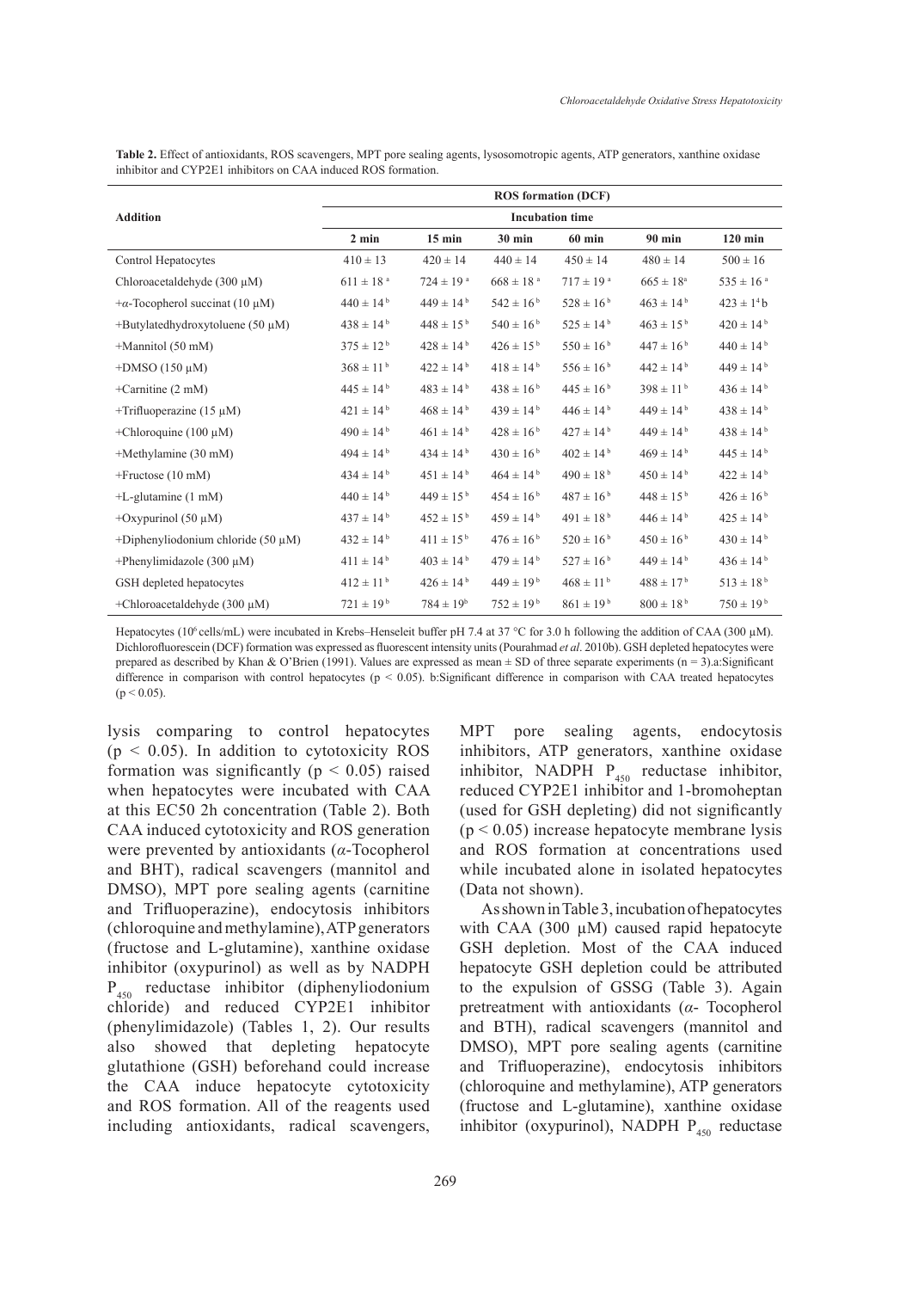**Table 3.** Effect of antioxidants, ROS scavengers, MPT pore sealing agents, lysosomotropic agents, ATP generators, xanthine oxidase inhibitor and CYP2E1 inhibitors on CAA induced glutathione depletion.

| <b>Addition</b>                         | Intracellular $GSH(\mu M)$ 3h | Extra cellular GSSG (µM) 3h |
|-----------------------------------------|-------------------------------|-----------------------------|
| Control Hepatocytes                     | $45 \pm 4$                    | $11 \pm 1$                  |
| +Chloroacetaldehyde $(300 \mu M)$       | $21 \pm 2$ <sup>a</sup>       | $22 \pm 2$ <sup>a</sup>     |
| $+\alpha$ -Tocopherol succinat (10 µM)  | $44 \pm 3$ <sup>b</sup>       | $12 \pm 1$ <sup>b</sup>     |
| $+$ Butylatedhydroxytoluene (50 µM)     | $43 \pm 3^{b}$                | $13 \pm 2^{b}$              |
| $+$ Mannitol (50 mM)                    | $44 \pm 3^{b}$                | $12 \pm 1^{b}$              |
| $+$ DMSO (150 $\mu$ M)                  | $44 \pm 3^{b}$                | $13 \pm 1^{b}$              |
| +Carnitine $(2 \text{ mM})$             | $42 \pm 3$ <sup>b</sup>       | $12 \pm 2^{b}$              |
| +Trifluoperazine $(15 \mu M)$           | $43 \pm 3$ <sup>b</sup>       | $12 \pm 2^{b}$              |
| +Chloroquine (100 $\mu$ M)              | $42 \pm 2^{b}$                | $12 \pm 1$ <sup>b</sup>     |
| +Methylamine (30 mM)                    | $41 \pm 2^{b}$                | $13 \pm 2^{b}$              |
| $+$ Fructose (10 mM)                    | $43 \pm 2^{b}$                | $12 \pm 1$ <sup>b</sup>     |
| $+L$ -glutamine $(1 \text{ mM})$        | $42 \pm 3$ <sup>b</sup>       | $11 \pm 2^{b}$              |
| +Oxypurinol (50 $\mu$ M)                | $41 \pm 2^{b}$                | $12 \pm 1$ <sup>b</sup>     |
| +Diphenyliodonium chloride (50 $\mu$ M) | $44 \pm 3$ b                  | $12 \pm 1$ <sup>b</sup>     |
| +Phenylimidazole $(300 \mu M)$          | $42 \pm 3$ <sup>b</sup>       | $11 \pm 1^{b}$              |

Hepatocytes (106 cells/mL) were incubated in Krebs–Henseleit buffer pH 7.4 at 37 °C for 3.0 h following the addition of CAA (300 µM). Intracellular GSH and extra cellular GSSG were flurimetrically determined as described by Hissin & Hilf (1978). Values are expressed as mean  $\pm$  SD of three separate experiments (n = 3).

a:Significant difference in comparison with control hepatocytes (p < 0.05). b:Significant difference in comparison with CAA treated hepatocytes ( $p < 0.05$ ).

inhibitor (diphenyliodonium chloride) and reduced CYP2E1 inhibitor (phenylimidazole) significantly ( $p < 0.05$ ) prevented both CAA induced hepatocyte intracellular GSH decrease and extracellular GSSG increase (Table 3). All of these protective agents did not show any significant effect ( $p < 0.05$ ) on hepatocytes GSH/GSSG status at concentrations used (Data not shown).

As shown in Table 4, CAA  $(300 \mu M)$ decreased mitochondrial membrane potential within 2 h of incubation which was prevented by antioxidants (*α*-Tocopherol and BTH) and radical scavengers (mannitol and DMSO) suggesting that CAA induced mitochondrial membrane potential decrease was subsequent of ROS formation. In addition xanthine oxidase inhibitor (oxypurinol), NADPH P450 reductase inhibitor (diphenyliodonium chloride) and reduced CYP2E1 inhibitor (phenylimidazole) inhibited decline of mitochondrial membrane potential. CAA induced hepatocyte mitochondrial membrane potential collapse was also potentiated when CAA was incubated in GSH depleted hepatocytes. All of these

mentioned inhibitors did not show any significant effect ( $p < 0.05$ ) on hepatocytes mitochondrial membrane potential at concentrations used while incubated alone (Data not shown).

When hepatocyte lysosomes were loaded with acridine orange (a lysosomotropic agent), a significant release of acridine orange into the cytosolic fraction ensued within 120 min of incubation with CAA indicating a severe damage to lysosomal membrane (Table 5). CAA- induced acridine orange release was again prevented by antioxidants (*α*-Tocopherol and BTH), radical scavengers (mannitol and DMSO), ATP generators (fructose and L-glutamine), xanthine oxidase inhibitor (oxypurinol), NADPH  $P_{450}$  reductase inhibitor (diphenyliodonium chloride) and reduced CYP2E1 inhibitor (phenylimidazole) (Table 5). Again depleting hepatocyte GSH beforehand potentiated the acridine orange loaded hepatocytes against CAA- induced acridine orange release. All of these inhibitors did not show any significant effect ( $p < 0.05$ ) on acridine orange redistribution from lysosomes to cytosol at concentrations used when incubated alone in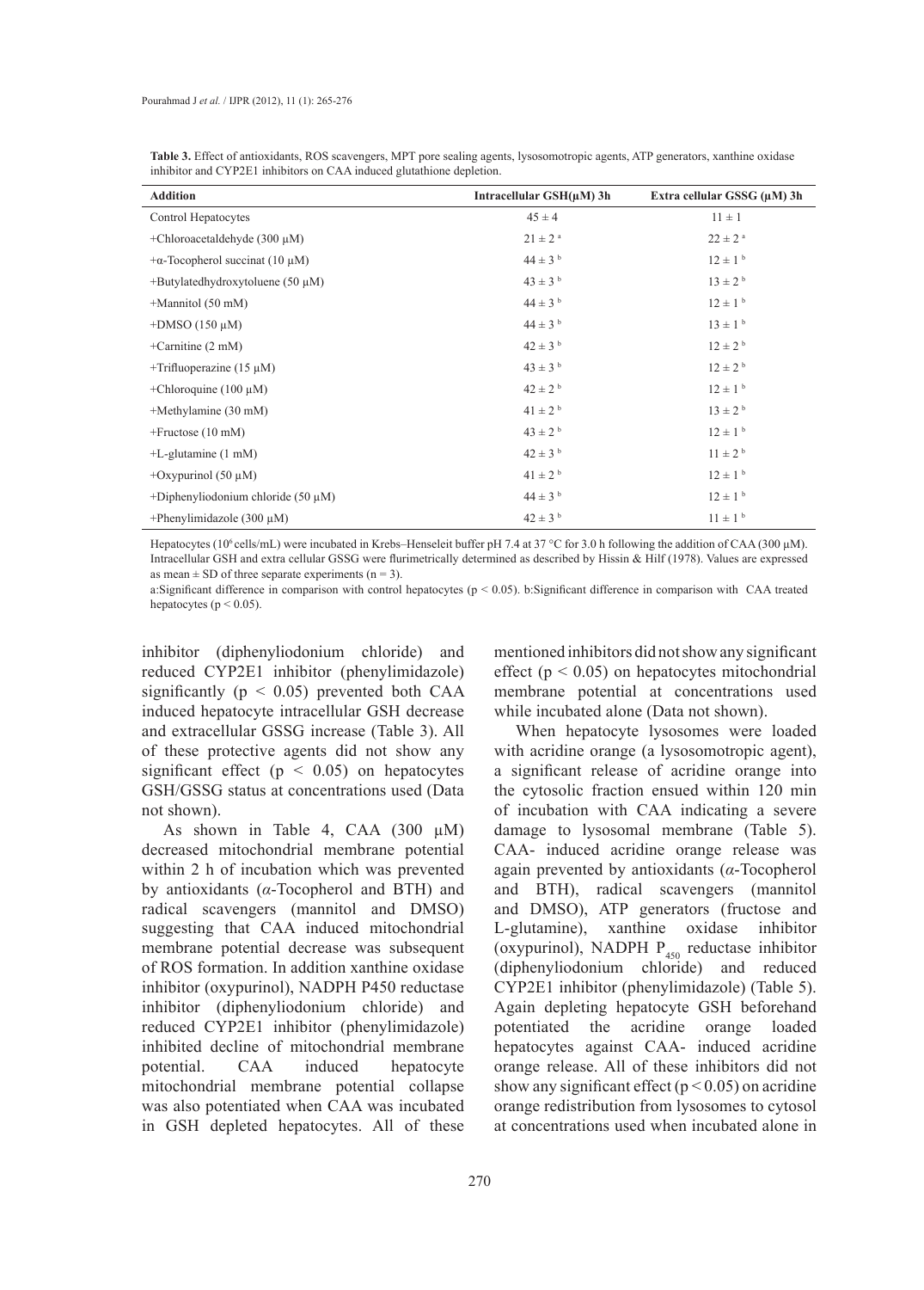|                                         |                         |                         |                         | $\%$ $\Delta$ $\Psi$ m  |                         |                          |
|-----------------------------------------|-------------------------|-------------------------|-------------------------|-------------------------|-------------------------|--------------------------|
| <b>Addition</b>                         |                         |                         |                         | <b>Incubation time</b>  |                         |                          |
|                                         | $2 \text{ min}$         | $15 \text{ min}$        | 30 min                  | $60$ min                | 90 min                  | $120$ min                |
| Chloroacetaldehyde $(300 \mu M)$        | $45 \pm 4^{\circ}$      | $54 \pm 3$ <sup>a</sup> | $81 \pm 4$ <sup>a</sup> | $95 \pm 5^{\text{ a}}$  | $90 \pm 5$ <sup>a</sup> | $85 \pm 5$ <sup>a</sup>  |
| $+\alpha$ -Tocopherol succinat (10 µM)  | $23 \pm 3$ b            | $24 \pm 3$ <sup>b</sup> | $33 \pm 3^{b}$          | $37 \pm 3$ <sup>b</sup> | $43 \pm 3$ b            | $50 \pm 4^{\rm b}$       |
| +Butylatedhydroxytoluene (50 $\mu$ M)   | $24 \pm 3$ b            | $24 \pm 3$ b            | $32 \pm 3$ <sup>b</sup> | $38 \pm 3$ b            | $43 \pm 3$ b            | $49 \pm 5^{b}$           |
| $+$ Mannitol (50 mM)                    | $24 \pm 3^{b}$          | $26 \pm 3^{b}$          | $39 \pm 3^{b}$          | $45 \pm 3^{b}$          | $52 \pm 4^{\text{b}}$   | $60 \pm 5$ b             |
| $+$ DMSO (150 $\mu$ M)                  | $25 \pm 3^{b}$          | $27 \pm 3$ <sup>b</sup> | $38 \pm 3$ b            | $45 \pm 4^{\text{ b}}$  | $50 \pm 4^{\rm b}$      | $58 \pm 4^{\text{ b}}$   |
| +Carnitine $(2 \text{ mM})$             | $29 \pm 3^{b}$          | $32 \pm 3$ <sup>b</sup> | $42 \pm 3$ b            | $49 \pm 4^{\text{ b}}$  | $55 \pm 3^{b}$          | $62 \pm 4^{\mathrm{b}}$  |
| +Trifluoperazine $(15 \mu M)$           | $27 \pm 3$ <sup>b</sup> | $31 \pm 2^{b}$          | $42 \pm 3$ b            | $49 \pm 4^{\text{ b}}$  | $52 \pm 3$ b            | $60 \pm 4$ b             |
| +Chloroquine (100 $\mu$ M)              | $22 \pm 3$ b            | $31 \pm 3^{b}$          | $44 \pm 3$ b            | $50 \pm 3$ b            | $51 \pm 4^{\text{ b}}$  | $58 \pm 4$ b             |
| +Methylamine (30 mM)                    | $21 \pm 3^{b}$          | $37 \pm 3^{b}$          | $48 \pm 3^{b}$          | $51 \pm 4^{\circ}$      | $50 \pm 4^{\text{b}}$   | $57 \pm 4^{\mathrm{b}}$  |
| $+$ Fructose (10 mM)                    | $24 \pm 3$ b            | $30 \pm 3$ <sup>b</sup> | $31 \pm 3^{b}$          | $38 \pm 3$ b            | $44 \pm 4^{\circ}$      | $51 \pm 4^{\rm b}$       |
| $+L$ -glutamine $(1 \text{ mM})$        | $26 \pm 3^{b}$          | $27 \pm 3$ <sup>b</sup> | $30 \pm 3$ b            | $35 \pm 3$ b            | $42 \pm 3$ <sup>b</sup> | $50 \pm 4^{\text{ b}}$   |
| +Oxypurinol $(50 \mu M)$                | $25 \pm 3^{b}$          | $27 \pm 3$ <sup>b</sup> | $28 \pm 3^{b}$          | $33 \pm 4^{\circ}$      | $40 \pm 4^{\circ}$      | $48 \pm 3$ b             |
| +Diphenyliodonium chloride (50 $\mu$ M) | $22 \pm 3$ b            | $31 \pm 3^{b}$          | $42 \pm 3$ b            | $44 \pm 3$ b            | $46 \pm 3^{b}$          | $47 \pm 3$ b             |
| +Phenylimidazole (300 $\mu$ M)          | $20 \pm 3^{b}$          | $31 \pm 3^{b}$          | $39 \pm 3^{b}$          | $41 \pm 4^b$            | $45 \pm 4^{\text{b}}$   | $48 \pm 4^{\circ}$       |
| GSH depleted hepatocytes                | $5 \pm 1$ b             | $6 \pm 2$ b             | $7 \pm 2$ <sup>b</sup>  | $8 \pm 3$ b             | $9 \pm 4^{\mathrm{b}}$  | $11 \pm 5^{\rm b}$       |
| + Chloroacetaldehyde (300 $\mu$ M)      | $71 \pm 5^{b}$          | $66 \pm 5^{b}$          | $94 \pm 5^{b}$          | $96 \pm 5$              | $98 \pm 5$              | $100 \pm 4^{\mathrm{b}}$ |

**Table 4.** Mitochondrial membrane potential decline during CAA induced hepatocyte injury.

Hepatocytes (10<sup>6</sup> cells/mL) were incubated in Krebs–Henseleit buffer pH 7.4 at 37 °C for 3.0 h following the addition of CAA (300 µM). Mitochondrial membrane potential was determined as the difference in mitochondrial uptake of the rhodamine 123 between control (immediately after preparation *i.e*. at time zero min) and treated cells at time sampled. Our data were shown as the percentage of mitochondrial membrane potential collapse (%ΔΨm) in all treated (test) hepatocyte groups (Andersson *et al*.1987). GSH depleted hepatocytes were prepared as described by Khan & O'Brien (1991). Values are expressed as mean  $\pm$  SD of three separate experiments  $(n = 3)$ . a: Significant difference in comparison with control hepatocytes  $(p < 0.05)$ . b: Significant difference in comparison with CAA treated hepatocytes ( $p < 0.05$ ).

isolated hepatocytes (Data not shown).

The interesting finding was that CAA induced hepatocyte mitochondrial membrane potential collapse prevented by lysosomotropic agent (chloroquine and methylamine) and on the other hand lysosomal membrane leakiness induced by CAA were also prevented by mitochondrial MPT pore sealing agents (carnitine and Trifluoperazine) (Tables 4 and 5).

### **Discussion**

Chloroacetaldehyde (CAA) is a toxic metabolite of a wide variety of industrial chemicals (*e.g*. vinyl chloride) and chemotherapeutic agents (*e.g.* cyclophosphamide and ifosfamide) (24-25).In previous studies, this agent showed toxic effects in liver, kidney and neurons (14, 26). However, the precise molecular and cellular mechanism of CAA cytotoxicity is still unclear. Based on the previous published works,

271

CAA acts as an alkylating agent and could produce inter-strand cross-links and inhibit DNA-synthesis (4). It was already reported that the molecular mechanism of CAA-induced cytotoxicity is associated with rapid depletion of protein thiols, inhibition of mitochondrial respiration with ATP-depletion and lipid peroxidation leading to cell death (11). It was also shown that CAA toxicity was mainly due to cellular glutathione, disturbed  $Ca^{2+}$  signaling, caspase-3 activation, reduced cellular protein content and finally disruption of cell membrane integrity. (13, 26-27).

These effects are closely related with the disturbance of cellular energy metabolism and depletion of cellular thiol compounds, *i.e*. glutathione and coenzyme A derivatives that ultimately result in cellular oxidative damage (11, 28). Our result showed that ROS scavengers (DMSO) and antioxidants (BTH) significantly protected the hepatocytes against CCA-induced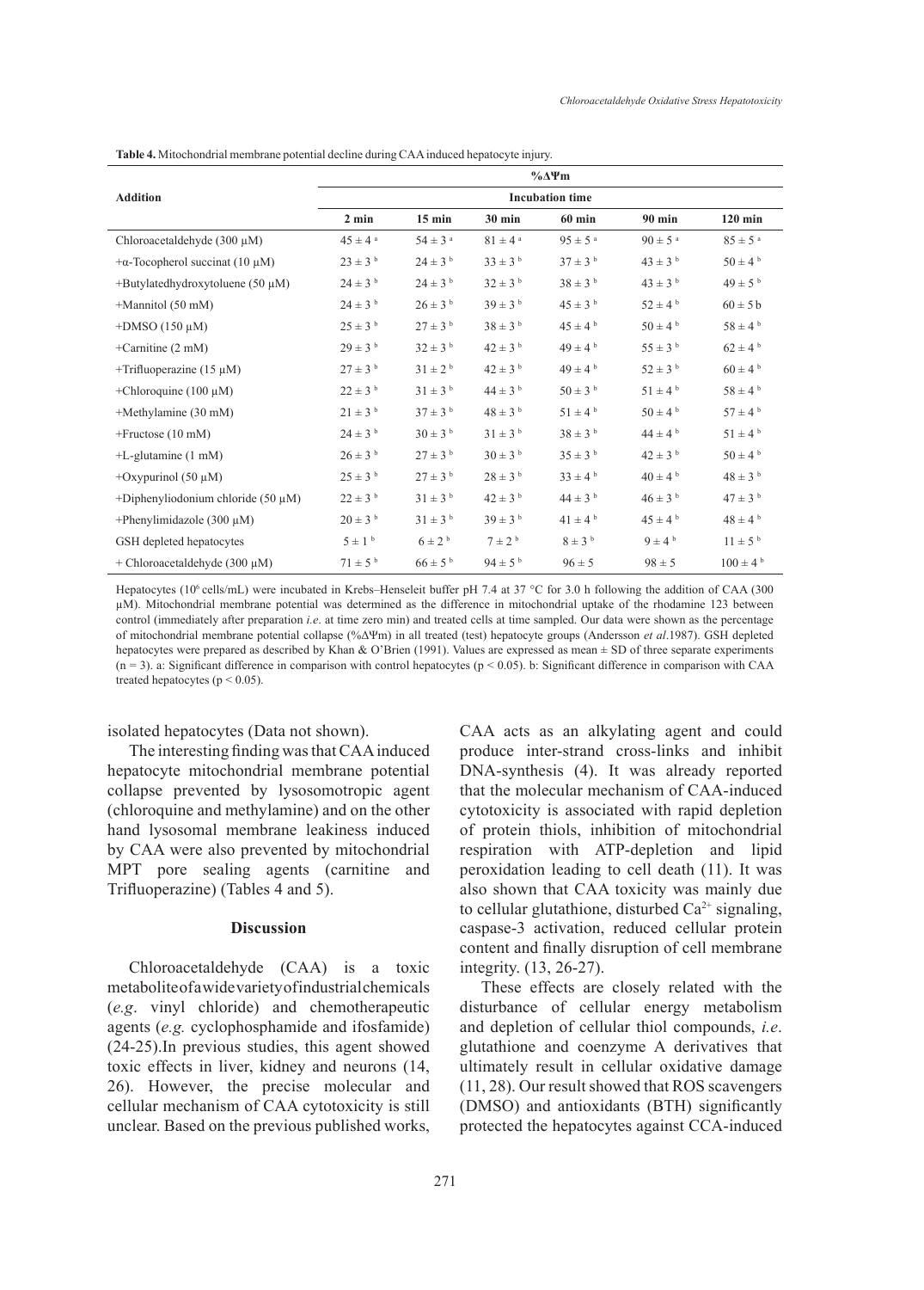|                                         | <b>Tuble</b> of Eyoobolital momentum integrity enumges authing of a triangulate inspired for milary.<br>% Acridine orange redistribution |                         |                         |                         |                         |                         |  |  |
|-----------------------------------------|------------------------------------------------------------------------------------------------------------------------------------------|-------------------------|-------------------------|-------------------------|-------------------------|-------------------------|--|--|
| <b>Addition</b>                         | <b>Incubation time</b>                                                                                                                   |                         |                         |                         |                         |                         |  |  |
|                                         | $2 \text{ min}$                                                                                                                          | $15 \text{ min}$        | $30 \text{ min}$        | $60$ min                | $90$ min                | $120$ min               |  |  |
| Chloroacetaldehyde $(300 \mu M)$        | $40 \pm 4$ <sup>a</sup>                                                                                                                  | $44 \pm 4$ <sup>a</sup> | $45 \pm 4$ <sup>a</sup> | $37 \pm 3$ <sup>a</sup> | $44 \pm 4$ <sup>a</sup> | $40 \pm 4$ <sup>a</sup> |  |  |
| $+\alpha$ -Tocopherol succinat (10 µM)  | $21 \pm 2^{b}$                                                                                                                           | $27 \pm 3^{b}$          | $25 \pm 2^{b}$          | $23 \pm 2^{b}$          | $25 \pm 2^{b}$          | $25 \pm 2b$             |  |  |
| +Butylatedhydroxytoluene (50 $\mu$ M)   | $22 \pm 2^{\rm b}$                                                                                                                       | $26 \pm 3^{b}$          | $25 \pm 1$ <sup>b</sup> | $22 \pm 2^{b}$          | $24 \pm 2^{b}$          | $25 \pm 2b$             |  |  |
| $+$ Mannitol (50 mM)                    | $25 \pm 3^{b}$                                                                                                                           | $26 \pm 3^{b}$          | $28 \pm 3^{b}$          | $23 \pm 2^{b}$          | $22 \pm 1$ <sup>b</sup> | $23 \pm 2^{b}$          |  |  |
| $+$ DMSO (150 $\mu$ M)                  | $26 \pm 3^{b}$                                                                                                                           | $27 \pm 3$ <sup>b</sup> | $28 \pm 3$ b            | $25 \pm 2^{b}$          | $23 \pm 2^{b}$          | $23 \pm 3$ b            |  |  |
| +Carnitine $(2 \text{ mM})$             | $25 \pm 2^{b}$                                                                                                                           | $28 \pm 3$ b            | $29 \pm 3^{b}$          | $27 \pm 2^{b}$          | $30 \pm 2$ b            | $28 \pm 2$ b            |  |  |
| +Trifluoperazine $(15 \mu M)$           | $21 \pm 2^{b}$                                                                                                                           | $27 \pm 3$ <sup>b</sup> | $25 \pm 2^{b}$          | $20 \pm 2$ <sup>b</sup> | $21 \pm 2^{b}$          | $20 \pm 2$ b            |  |  |
| +Chloroquine (100 $\mu$ M)              | $24 \pm 2^{b}$                                                                                                                           | $22 \pm 2^{b}$          | $28\pm2$ $^{\rm b}$     | $28 \pm 3$ b            | $25 \pm 2^{b}$          | $25 \pm 2$ b            |  |  |
| +Methylamine (30 mM)                    | $23 \pm 2^{b}$                                                                                                                           | $22 \pm 2^{b}$          | $28 \pm 3$ b            | $25 \pm 2^{b}$          | $28 \pm 3^{b}$          | $29 \pm 3$ b            |  |  |
| $+$ Fructose (10 mM)                    | $27 \pm 2^{b}$                                                                                                                           | $27 \pm 3$ <sup>b</sup> | $25 \pm 2^{b}$          | $26 \pm 3^{b}$          | $22 \pm 2^{\rm b}$      | $23 \pm 2^{b}$          |  |  |
| $+L$ -glutamine $(1 \text{ mM})$        | $16 \pm 2$ <sup>b</sup>                                                                                                                  | $17 \pm 2^{b}$          | $23 \pm 2^{b}$          | $25 \pm 2^{b}$          | $24 \pm 2^{b}$          | $21 \pm 2^{b}$          |  |  |
| +Oxypurinol (50 $\mu$ M)                | $25 \pm 2^{b}$                                                                                                                           | $26 \pm 2^{b}$          | $27 \pm 2^{b}$          | $27 \pm 4^{\mathrm{b}}$ | $28 \pm 3^{b}$          | $28 \pm 2^{b}$          |  |  |
| +Diphenyliodonium chloride (50 $\mu$ M) | $21 \pm 2^{b}$                                                                                                                           | $22 \pm 2^{b}$          | $26 \pm 2^{b}$          | $28 \pm 3^{b}$          | $26 \pm 3^{b}$          | $30 \pm 3$ b            |  |  |
| +Phenylimidazole (300 $\mu$ M)          | $21 \pm 2^{b}$                                                                                                                           | $20 \pm 2^{b}$          | $25 \pm 2^{b}$          | $28 \pm 3^{b}$          | $25 \pm 2^{b}$          | $28 \pm 3^{b}$          |  |  |
| GSH depleted hepatocytes                | $3 \pm 2$ <sup>b</sup>                                                                                                                   | $4 \pm 1$ <sup>b</sup>  | $6 \pm 2^{b}$           | $8 \pm 2^{b}$           | $9 \pm 2^{b}$           | $11 \pm 2^{b}$          |  |  |
| + Chloroacetaldehyde (300 $\mu$ M)      | $51 \pm 4^{\rm b}$                                                                                                                       | $56 \pm 4^{b}$          | $58 \pm 4^{\circ}$      | $68 \pm 5$              | $74 \pm 5$              | $76 \pm 5$ <sup>b</sup> |  |  |

**Table 5.** Lysosomal membrane integrity changes during CAA induced hepatocyte injury.

Hepatocytes (10<sup>6</sup>cells/mL) were incubated in Krebs–Henseleit buffer pH 7.4 at 37 °C for 3.0 h following the addition of CAA (300 µM). Lysosomal membrane damage was determined as difference in redistribution of acridine orange from lysosomes into cytosol between control cells (immediately after preparation *i.e.* at time zero min) and treated cells at time sampled. Our data were shown as the percentage of lysosomal membrane leakiness in all treated (test) hepatocyte groups (Pourahmad *et al.* 2010a). GSH depleted hepatocytes were prepared as described by Khan & O'Brien (1991). Values are expressed as mean  $\pm$  SD of three separate experiments (n = 3). a: Significant difference in comparison with control hepatocytes (p < 0.05). b: Significant difference in comparison with CAA treated hepatocytes ( $p < 0.05$ ).

GSH depletion and other oxidative stress cytotoxicity markers.

It is proven that oxidative stress establish with an imbalance between the production and removal of ROS. Therefore, overproduction of these substances or significant depletion of antioxidant defense molecules (*e.g*. GSH) causes oxidative stress in different cells (29). It is well known that complex I is susceptible for free radical release and CAA, a reactive metabolite produced both in the liver and kidney of ifosfamide -treated patients, may inhibit complex I activity and stimulate oxygen consumption, fatty acid oxidation and reactive oxygen species formation (30). Our results also showed that CAA induces hepatocyte mitochondrial membrane potential collapse and ROS formation. Besides, when isolated hepatocytes were incubated with CAA, glutathione depletion was occurred as a consequence of ROS formation. Therefore, it can be concluded that the cytotoxic mechanism of CAA is mediated by oxidative stress. Our study also shows that hepatocytes could be protected by the pretreatment of several free radical scavengers (Mannitol, DMSO) and antioxidants (*α*-Tocopherol, BHT) against CCA-induced cytotoxicity.

It has already been reported that acetaldehyde-induced lipid peroxidation is attributed to oxygen activation when xanthine oxidase utilizes acetaldehyde as a substrate (31- 32). Furthermore oxypurinol, an allopurinol metabolite and xanthine oxidase inhibitor, protected against hepatocyte CAA toxicity, suggesting that CAA is a substrate for xanthine oxidase and that superoxide radicals formed by its metabolizing enzyme, xanthine oxidase may be involved in CAA-induced lipid peroxidation. Another suggestion is that hepatocytes oxidize aldehydes to aldehyde peroxy radicals, peracids or hydroxyl radicals, which initiate extensive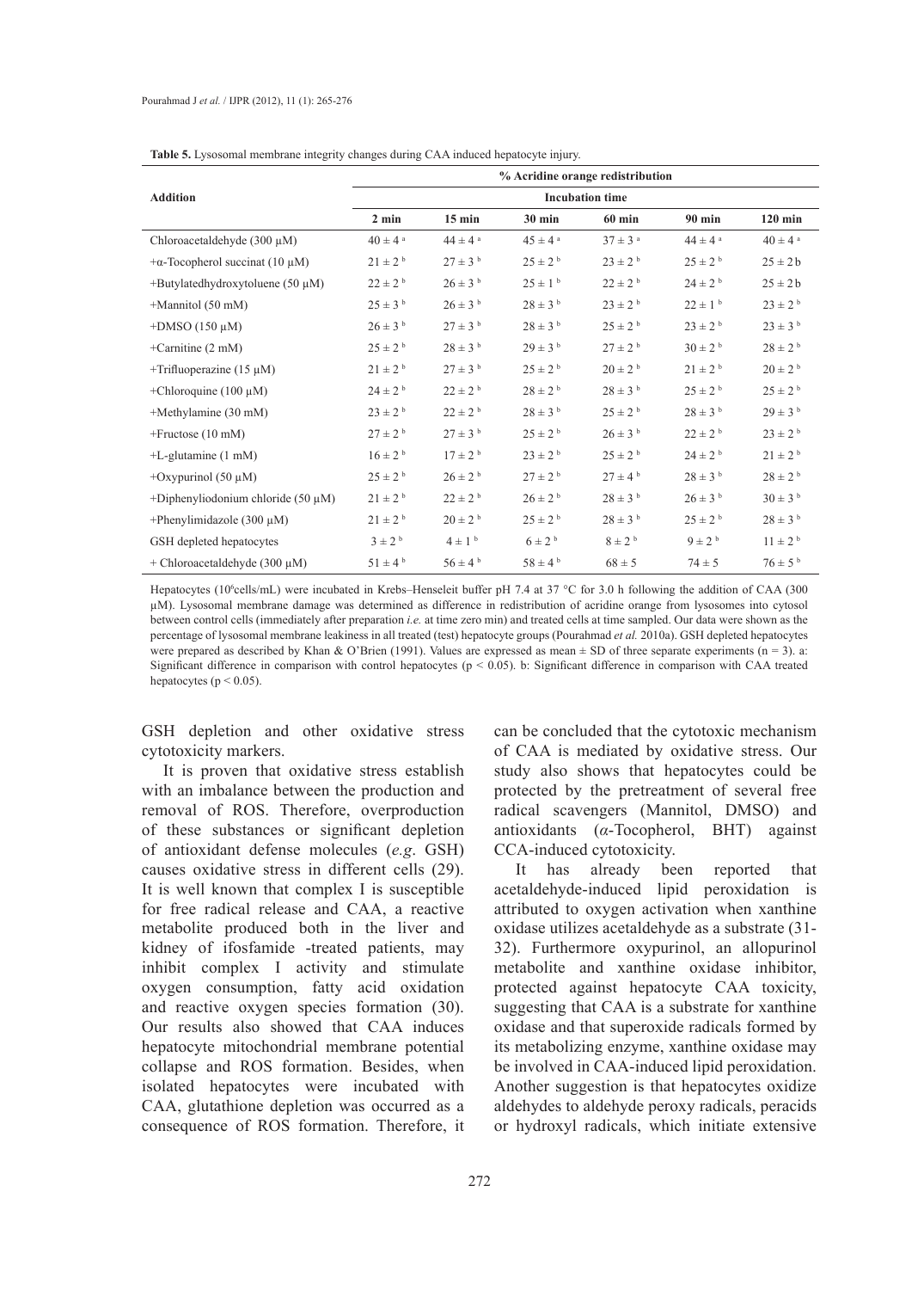oxidative stress and lipid peroxidation (33).

On the other hand, CYP2E1 is one the most powerful inducers of oxidative stress in liver cells (34). CYP2E1 itself is also an effective enzyme for ROS production, exhibiting enhanced NADPH oxidase activity, and elevated rates of production of  $O_2$ <sup>-</sup> and  $H_2O_2$  even in the absence of substrate (35-37). In our study CAA- induced ROS formation was protected by four different intracellular pathways inhibitors including: inhibitors of CYP2E1 (phenylimidazole) and NADPH  $P_{450}$  reductase (diphenyliodonium chloride), xanthine oxidase inhibitor (oxypurinol), mitochondrial pore sealing agents (carnitine and Trifluoperazine) and lysosomotropic agents (chloroquine and methylamine) suggesting that at least four different intracellular sources: cytochrome  $P_{450}$ , xanthine oxidase, metal destructive interaction, mitochondrial electron transfer chain disruption and lysosomal Haber–Weiss reaction are involved in CAA induced ROS formation and its subsequent cytotoxic events.

Our results showed that hepatocyte mitochondrial membrane potential was rapidly decreased by CAA .CAA induced mitochondrial membrane decrease was prevented by ROS scavengers, antioxidants, mitochondrial ATP generator (glutamine), MPT pore sealing agents (carnitine) and glycolytic substrates (fructose) indicating that mitochondrial membrane damage was a consequence of ROS formation and cellular energy depletion. Furthermore, the ATP generators prevented CAA- induced cytotoxicity and ROS generation suggesting that the collapse may be a consequence of MPT pore opening and ATP depletion. The ΔΨm is maintained by continuous pumping of protons from the matrix across the inner mitochondrial membrane into the inter-membrane space. Because these protons in turn are used to drive the ATP synthase, a collapse of the ΔΨm invariably results in compromised ATP synthesis (38). Any damage to mitochondrial ATP generation results in intracellular acidosis and osmotic injury. The later is the cause of plasma membrane lysis (39).

Lysosomes are one of the intracellular sources for ROS generation in toxic conditions (40). Haber-weiss reaction occurs in the lysosomes and catalyzed by intralysosomal redox-active iron that leads to ROS formation. In our study CAA caused lysosomal membrane damage that was again prevented by antioxidants and radical scavengers suggesting that lysosoms are one of the ROS production sites in CAA toxicity. Our other interesting results were that the lysosomotropic agents prevented CAA-induced mitochondrial membrane potential collapse and mitochondrial MPT pore sealing agents inhibited lysosomal membrane damage caused by CAA. It can therefore be suggested that there is probably a toxic interaction between mitochondrial and lysosomal oxidative stress generating systems, which potentiates each organelle damage and ROS formation in CAA model of hepatotoxicity (Figure 1).

Metabolic activation of CAA through cytochrome  $P_{450}$  monooxygenase (CYP2E1) and xanthine oxidase leads to considerable free radical formation. Increased ROS formation could directly damage hepatocyte mitochondria via MPT pore opening, cytochrome c expulsion and disruption of electron transfer chain. Hydrogen peroxide  $(H_2O_2)$  originated either from CAA metabolic activation or damaged mitochondria diffuses into lysosomes (due to lipophilic nature) and a Fenton type reaction (Haber- weiss) catalyzed by intra-lysosomal redox-active  $Fe^{2+}/Fe^{3+}$  occurs. This leads to highly reactive hydroxyl radical (HO**.** ) generation. Hydroxyl radicals could destabilize the lysosomal membrane integrity and release of digestive proteases (*i.e*. cathepsins). These released proteases and hydroxyl radicals could either open the mitochondrial MPT pore via oxidation of surrounding thiol groups or through activation of Bid or Bax pro-apoptotic proteins and other lytic enzymes including phospholipase  $A_2$  (PLA<sub>2</sub>). Disruption of electron transfer chain potentiates mitochondrial  $H_2O_2$  generation and continues the cycle of mitochondrial/lysosomal oxidative stress toxic cross-talk that accelerates CAA hepatocyte toxicity (Figure 1).

### **Conclusions**

In our study CYP2E1 inhibitor and xanthine oxidase inhibitor perfectly prevented toxicity markers including: cytotoxicity, ROS formation, GSH depletion, mitochondrial membrane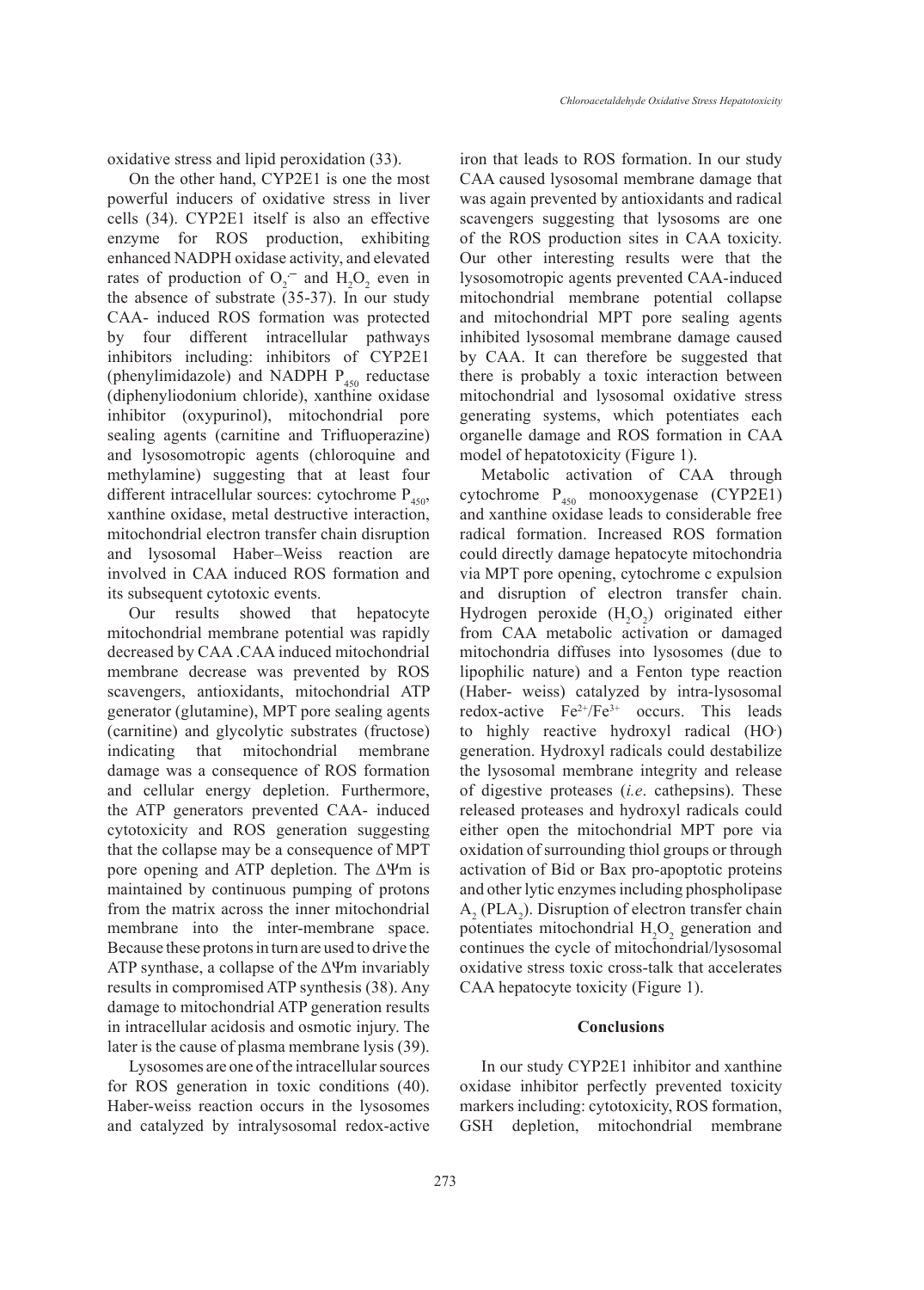

**Figure 1**. Proposed mechanism for chloroacetaldehyde (CAA) induced hepatocyte toxicity**-** Bid and Bax- two pro-apoptotic proteins, MPT pore- mitochondrial permeability transition pore,  $PLA_2$  phospholipase  $A_2$ , ROS- reactive oxygen species, SOD2- mitochondrial superoxide dismutase-2.

potential decrease and lysosomal membrane rupture. Therefore, it can be suggested that shared metabolism of CAA with CYP2E1 and xanthine oxidase is a primary event in CAA toxicity that leads to ROS formation. Excessive ROS targets mitochondria and lysosomes and causes oxidative stress membrane damages in both sub-organelles. Finally, mitochondrial/ lysosomal toxic cross-talk potentiates oxidative stress that accelerates CAA hepatocyte cytotoxicity.

### **Acknowledgements**

The investigation described in this manuscript was partially extracted from Dr. Faezeh Rahmani's Pharm.D. thesis. This work was financially supported by research grant (Grant No: 87-01-94-5639) from the Shaheed Beheshti University of Medical Sciences, Deputy of Research. The investigation was performed in Professor J. Pourahmad's laboratory in the Faculty of Pharmacy, Shaheed Beheshti University of Medical Sciences, Tehran, Iran.

#### **References**

- (1) Green RM, Hodges NJ, Chipman JK, O>Donovan MR and Graham M. Reactive oxygen species from the uncoupling of human cytochrome P450 1B1 may contribute to the carcinogenicity of dioxin-like polychlorinated biphenyls. *Mutagenesis* (2008) 23: 457-63.
- Alaluusua S and Lukinmaa PL. Developmental dental (2) toxicity of dioxin and related compounds - a review*. Int. Dent. J.* (2006) 56: 323-31.
- (3) Bartsch H and Montesano R. Mutagenic and carcinogenic effects of vinyl chloride. *Mutat. Res.* (1975) 32: 93-114.
- Giraud B, Hebert G, Deroussent A, Veal GJ, Vassal (4) G and Paci A. Oxazaphosphorines: new therapeutic strategies for an old class of drugs. *Expert. Opin. Drug Metab. Toxicol.* (2010) 6: 919-38.
- (5) Singer B. DNA damage: chemistry, repair, and mutagenic potential. *Regul. Toxicol. Pharmacol.*  (1996) 23: 2-13.
- Guengerichg FP, Crawford WM and Watanabe PG. (6) Activation of vinyl chloride to covalently bound metabolites: Roles of 2-chloroethylene oxide and 2 chloroacetaldehyde. *Biochemistry* (1979) 18: 5177-82.
- Guengerich FP, Crawford WM, Domoradzki J, (7)MacDonald TL and Watanabe PG. *In-vitro* activation of 1, 2-dichloroethane by microsomal and cytosolic enzymes. *Toxicol. Appl. Pharmacol.* (1980) 55: 303-17.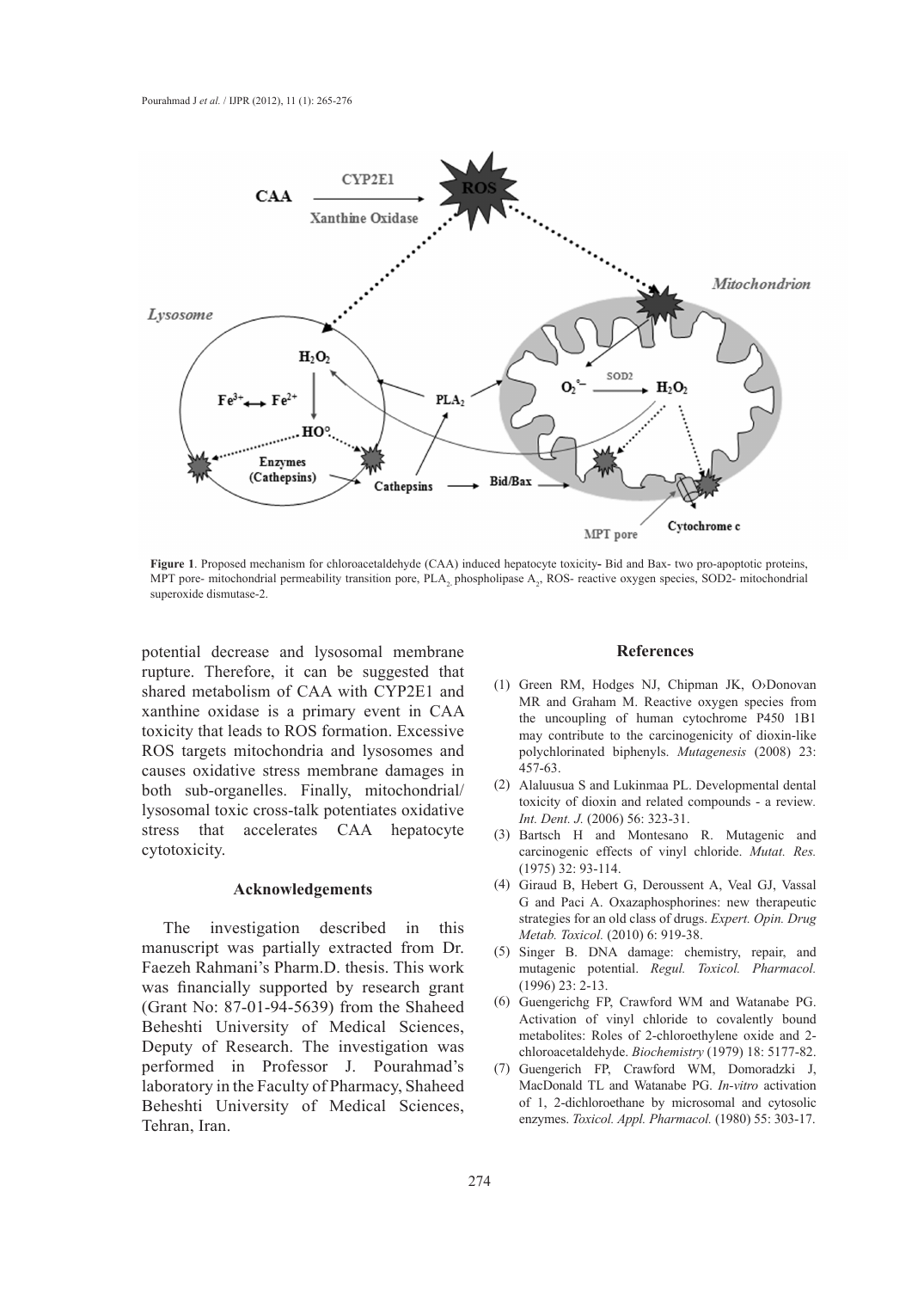- Purchase IF, Stafford J and Paddle GM. Vinyl chloride: (8) an assessment of the risk of occupational exposure. *Food Chem. Toxicol.* (1987) 25: 187–202.
- (9) Kandala JC, Mrema JE, DeAngelo A, Daniel FB and Guntaka RV. 2-Chloroacetaldehyde and 2-chloroacetal are potent inhibitors of DNA synthesis in animal cells. *Biochem. Biophys. Res. Commun.* (1990) 167: 457-63.
- (10) Daniel FB, DeAngelo AB, Stober JA, Olson GR and Page NP. Hepatocarcinogenicity of chloral hydrate, 2-chloroacetaldehyde, and dichloroacetic acid in the male B6C3F1 mouse. *Fundam. Appl. Toxicol.* (1992) 19: 159-68.
- $(11)$  Sood C and O>Brien PJ. Molecular mechanisms of chloroacetaldehyde-induced cytotoxicity in isolated rat hepatocytes. *Biochem. Pharmacol.* (1993) 46: 1621-6.
- Sharpe AL and Carter DE. Substrate specificity (12) of rat liver aldehyde dehydrogenase with chloroacetaldehydes. *J. Biochem. Toxicol.* (1993) 8: 155-60.
- $(13)$  Yaseen Z, Michoudet C, Baverel G and Dubourg L. Mechanisms of the ifosfamide-induced inhibition of endocytosis in the rat proximal kidney tubule. *Arch. Toxicol.* (2008) 82: 607–14.
- $(14)$  Knouzy B, Dubourg L, Baverel G and Michoudet C. Targets of chloroacetaldehyde-induced nephrotoxicity. *Toxicol. In-vitro* (2010) 24: 99-107.
- (15) Visarius TM, Stucki JW and Lauterburg BH. Inhibition and stimulation of long-chain fatty acid oxidation by chloroacetaldehyde and methylene blue in rats. *J. Pharmacol. Exp. Ther.* (1999) 289: 820-4.
- $(16)$  Moldeus P, Hogberg J and Orrenius S. Isolation and use of liver cells. *Meth. Enzymol.* (1978) 52: 60–71.
- (17) Pourahmad J, Eskandari MR and Daraei B. A comparison of hepatocyte cytotoxic mechanisms for thallium (I) and thallium (III). *Environ. Toxicol.* (2010) 25: 456-67.
- $(18)$  Khan S and O'Brien PJ. 1-Bromoalkanes as new potent nontoxic glutathione depletors in isolated rat hepatocytes. *Biochem. Biophys. Res. Commun.* (1991) 179: 436–41.
- (19) Galati G, Teng S, Moridani MY, Chan TS and O'Brien PJ. Cancer chemoprevention and apoptosis mechanisms induced by dietary polyphenolics. *Drug Metabol. Drug Interact.* (2000) 17: 311–49.
- (20) Pourahmad J, Hosseini M-J, Bakan S and Ghazi-Khansari M. Hepatoprotective activity of angiotensinconverting enzyme (ACE) inhibitors, captopril and enalapril, against paraquat toxicity. *Pestic. Biochem. Physiol.* (2011) 99: 105–10.
- (21) Pourahmad J, Eskandari MR, Nosrati M, Kobarfard F and Khajeamiri AR. Involvement of mitochondrial/ lysosomal toxic cross-talk in ecstasy induced liver toxicity under hyperthermic condition. *Eur. J. Pharmacol.* (2010) 643: 162-9.
- (22) Pourahmad J, Rezaei M, Rezvani N, Ahmadiani A. Impact of Duration and Severity of Persistent Pain on Programmed Cell Death. *Iranian J. Pharm. Res.* (2006) 5 (3): 203-8.
- (23) Andersson BS, Aw TY and Jones DP. Mitochondrial

transmembrane potential and pH gradient during anoxia. *Am. J. Physiol*. (1987) 252: 349-55.

- Brüggemann SK, Radike K, Braasch K, Hinrichs (24) J, Kisro J, Hagenah W, Peters SO and Wagner T. Chloroacetaldehyde: mode of antitumor action of the ifosfamide metabolite. *Cancer Chemother. Pharmacol.* (2006) 57: 349-56.
- (25) Li F, Patterson AD, Höfer CC, Krausz KW, Gonzalez FJ and Idle JR. Comparative metabolism of cyclophosphamide and ifosfamide in the mouse using UPLC-ESI-QTOFMS-based metabolomics. *Biochem. Pharmacol.* (2010) 80: 1063-74.
- (26) Benesic A, Schwerd G, Mildenberger S, Freudinger R, Gordjani N and Gekle M. Disturbed  $Ca^{2+}$ -signaling by chloroacetaldehyde: A possible cause for chronic ifosfamide nephrotoxicity. *Kidney Int.* (2005) 68: 2029–41.
- (27) Nissim I, Horyn O, Daikhin Y, Nissim I, Luhov B, Phillips PC and Yudkoff M. Ifosfamide-induced nephrotoxicity: mechanism and prevention. *Cancer Res.* (2006) 66: 7824-31.
- Springate JE. Ifosfamide metabolite chloroacetaldehyde (28) causes renal dysfunction *in-vivo*. *J. Appl. Toxicol.* (1997) 17: 75-9.
- (29) Pourahmad J, Mortada Y, Eskandari MR, Shahraki J. Involvement of lysosomal labilisation and lysosomal/ mitochondrial cross-talk in diclofenac induced hepatotoxicity. *Iranian J. Pharm. Res.* (2011) 10: 877-887.
- (30) Adam-Vizi V. Production of reactive oxygen species in brain mitochondria: contribution by electron transport chain and non-electron transport chain sources. *Antioxid. Redox. Signal* (2005) 7: 1140–9.
- (31) Kellogg EW, Fridovich I Superoxide, hydrogen peroxide, and singlet oxygen in lipid peroxidation by a xanthine oxidase system. *J. Biol. Chem*. (1975) 250: 8812-7.
- (32) Shaw S and Jayatilleke E. Acetaldehyde-mediated hepatic lipid peroxidation: role of superoxide and ferritin. *Biochem. Biophys. Res. Commun.* (1987) 143: 984-90.
- (33) O'Brien PJ, Kaul H, McGirr L and Silva J. Molecular mechanisms for the involvement of the aldehydic metabolites of lioid oeroxides in cvtotoxicitv and carcinogenesis*.* In: Kabara JJ. (ed.) *Pharmacological Effects of Lipids III*. The American Oil Chemists Society, Champaign (1988) 266-280.
- (34) Boelsterli U. Xenobiotic-induced oxidative stress: cell injury, signaling, and gene regulation. In: (ed.) *Mechanistic Toxicology: The Molecular Basis of How Chemicals Disrupt Biological Targets*. CRC Press, Boca Raton (2007) 117-75.
- (35) Boveris A, Fraga CG, Varsavsky AI and Koch OR. Increased chemiluminescence and superoxide production in the liver of chronically ethanol-treated rats. *Arch. Biochem. Biophys.* (1983) 227: 534–41.
- (36) Ekstrom G and Ingelman-Sundberg M. Rat liver microsomal NADPH-supported oxidase activity and lipid peroxidation dependent on ethanol-inducible cytochrome P-450 (P-450IIE1). *Biochem. Pharmacol.*